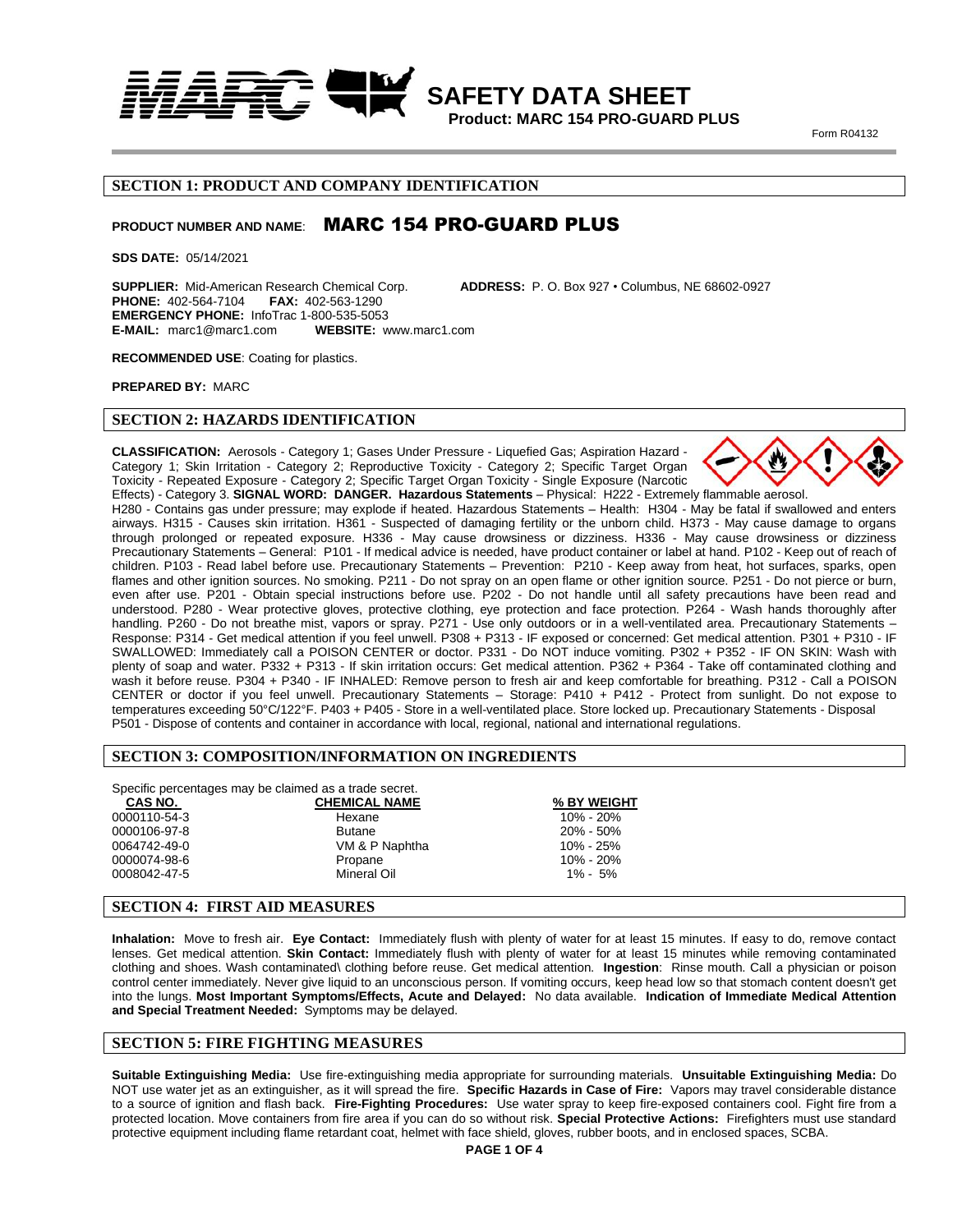

 **SAFETY DATA SHEET Product: MARC 154 PRO-GUARD PLUS**

**Form R04132** 

## **SECTION 6: ACCIDENTAL RELEASE MEASURES**

**Emergency Procedure:** Ventilate closed spaces before entering them. ELIMINATE all ignition sources (no smoking, flares, sparks or flames in immediate area). Keep upwind. **Recommended Equipment:** See section 8 if the SDS for Personal Protective Equipment. Personal Precautions: Do not touch damaged containers or spilled material unless wearing appropriate protective clothing. Keep unauthorized personnel away. **Environmental Precautions:** Do not contaminate water sources or sewer. Prevent further leakage or spillage if safe to do so. Avoid release to the environment. **Methods and Materials for Containment and Cleaning Up:** Absorb spill with vermiculite or other inert material, then place in a container for chemical waste.

### **SECTION 7: HANDLING AND STORAGE**

**General**: Do not puncture or incinerate (burn) cans. Do not stick pins, nails, or any other sharp objects into opening on top of can. Do not spray in eyes. Do not take internally. **Ventilation Requirements:** Use in a well-ventilated place. **Storage Room Requirements:** Store and use in a cool, dry, well-ventilated area. Do not store above 120°F. See product label for additional information.

### **SECTION 8: EXPOSURE CONTROLS/PERSONAL PROTECTION**

**Eye Protection:** Wear safety glasses with side shields. Eyewash stations and showers should be available in areas where this material is used and stored. **Skin Protection:** Use solvent-resistant protective gloves for prolonged or repeated contact. **Respiratory Protection:** Avoid breathing vapors. In restricted areas, use approved chemical/mechanical filters designed to remove a combination of particles and vapor. In confined areas, use an approved airline respirator or hood. A self-contained breathing apparatus is required for vapor concentrations above PEL/TLV limits. **Appropriate Engineering Controls:** Ventilation should be sufficient to prevent inhalation of any vapors.

| Chemical<br>Name         | <b>OSHA TWA</b><br>(mg/m3) | <b>OSHA TWA</b><br>(ppm) | <b>OSHA STEL</b><br>(mg/m3) | <b>OSHA</b><br>Carcinogen | <b>OSHA Skin</b><br>designation | <b>OSHA Tables</b><br>(Z1, Z2, Z3) | <b>ACGIH TWA</b><br>(mg/m3) | <b>ACGIH TWA</b><br>(ppm) |
|--------------------------|----------------------------|--------------------------|-----------------------------|---------------------------|---------------------------------|------------------------------------|-----------------------------|---------------------------|
| <b>BUTANE</b>            |                            |                          |                             |                           |                                 |                                    |                             |                           |
| <b>HEXANE</b>            | 1800                       | 500                      |                             |                           |                                 |                                    |                             | 50                        |
| <b>MINERAL OIL</b>       |                            |                          |                             |                           |                                 |                                    | [(L)]; [5 (l)];             | (L)                       |
| <b>PROPANE</b>           | 1800                       | 1000                     |                             |                           |                                 |                                    |                             |                           |
| VM & P<br><b>NAPHTHA</b> | 2000                       | 500                      |                             |                           |                                 | 1                                  | [(L)]; [5 (I)];             | (L)                       |

| Chemical<br>Name   | <b>NIOSH STEL</b><br>(ppm) | <b>ACGIH STEL</b><br>(mg/m3) | <b>ACGIH STEL</b><br>(ppm)                            | <b>ACGIH</b><br>Carcinogen | <b>ACGIH</b><br><b>TLV Basis</b>    | <b>ACGIH</b><br><b>Notations</b> | <b>NIOSH TWA</b><br>(mg/m3) | <b>NIOSH TWA</b><br>(ppm) |
|--------------------|----------------------------|------------------------------|-------------------------------------------------------|----------------------------|-------------------------------------|----------------------------------|-----------------------------|---------------------------|
| <b>BUTANE</b>      |                            |                              | 1000 (EX)                                             |                            | CNS impair                          |                                  | 1900                        | 800                       |
| <b>HEXANE</b>      |                            |                              |                                                       |                            | <b>CNS</b><br>impair;<br>peripheral | Skin; BEI                        | и<br>8<br>$\mathbf 0$       | 50                        |
| <b>MINERAL OIL</b> |                            |                              |                                                       | [A2]; [A4];                | URT irr                             | [A2]; [A4];                      |                             |                           |
| <b>PROPANE</b>     |                            |                              | Simple<br>asphyxiant (D),<br>explosion<br>hazard (EX) |                            | Asphyxia                            |                                  | 1800                        | 1000                      |

## **SECTION 9: PHYSICAL AND CHEMICAL PROPERTIES**

**DENSITY:** 5.92 lbs/gal **DENSITY VOC:** 4.02 lbs/gal **%VOC:** 68% **APPEARANCE-PHYSICAL STATE/COLOR:** Clear spray. **ODOR THRESHOLD:** N.A. **ODOR DESCRIPTION:** N.A. **ODOR DESCRIPTION: SOLUBILITY IN WATER:** Nil<br> **FLAMMABILITY:** FIB

Flashpoint below 73°F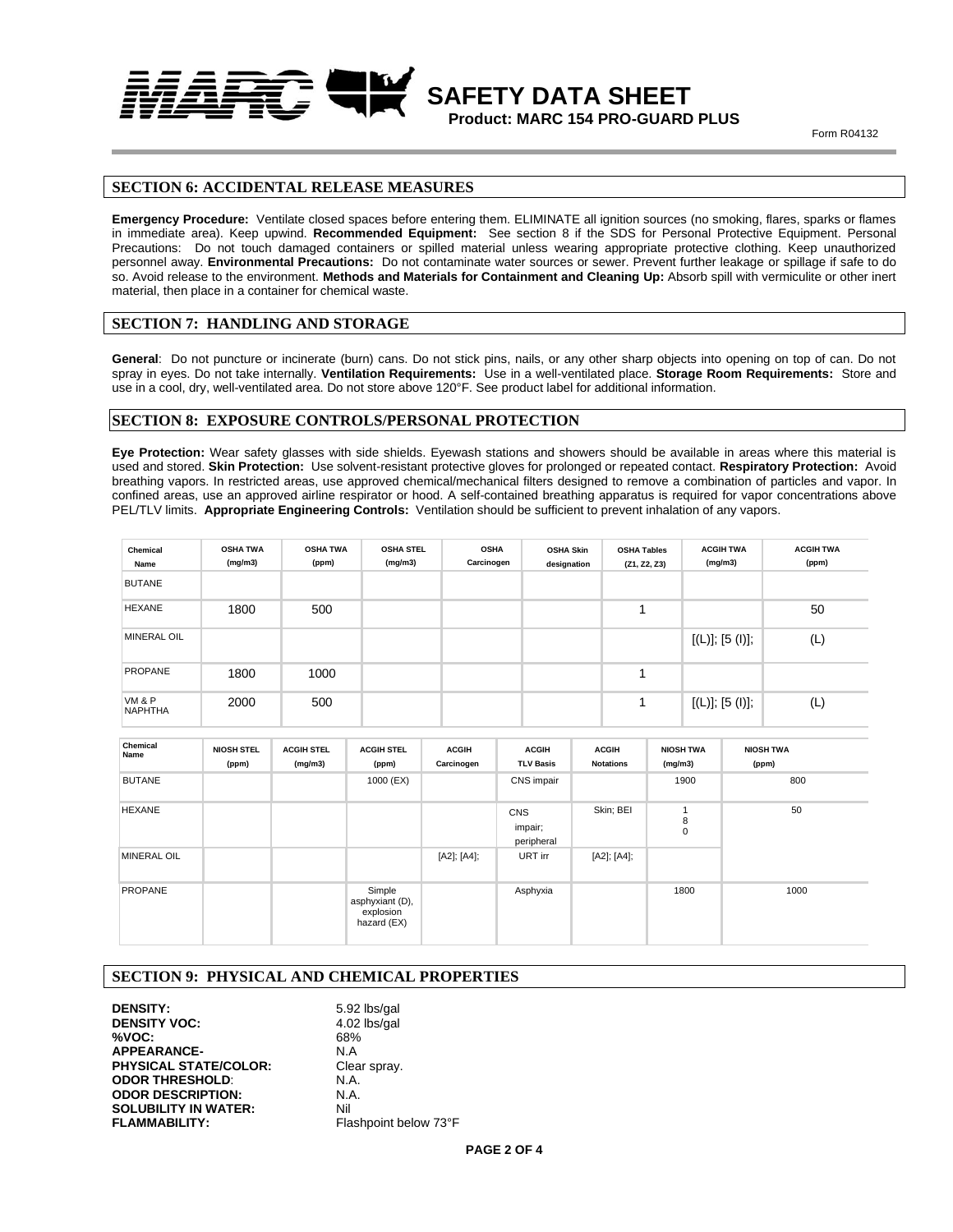

 **SAFETY DATA SHEET Product: MARC 154 PRO-GUARD PLUS**

**Form R04132** 

| <b>FLASH POINT SYMBOL:</b>      | N.A.               |
|---------------------------------|--------------------|
| FLASH POINT:                    | N.A.               |
| <b>VISCOSITY:</b>               | N.A.               |
| <b>MELTING/FREEZING POINT:</b>  | N.A.               |
| <b>VAPOR DENSITY (AIR = 1):</b> | Slower than ether. |
| AUTO-IGNITION TEMPERATURE:      | N.A.               |
| <b>EVAPORATION RATE:</b>        | Slower than ether. |
| <b>SPECIFIC GRAVITY:</b>        | 0.71               |

## **SECTION 10: STABILITY AND REACTIVITY**

**Stability:** The product is stable under normal storage conditions. **Conditions to Avoid:** High temperatures. **Incompatible Materials:** No data available. **Hazardous Reactions/Polymerization**: None known. **Hazardous Decomposition Products:** Hazardous decomposition products may include carbon dioxide, carbon monoxide, and other toxic fumes.

### **SECTION 11: TOXICOLOGICAL INFORMATION**

**Skin Corrosion/Irritation:** Causes skin irritation. **Likely Route of Exposure:** Inhalation, ingestion, skin absorption. **Serious Eye Damage/Irritation:** Based on available data, the classification criteria are not met. **Carcinogenicity:** Based on available data, the classification criteria are not met. **Germ Cell Mutagenicity:** Based on available data, the classification criteria are not met. **Reproductive Toxicity:** Suspected of damaging fertility or the unborn child. **Respiratory/Skin Sensitization:** Based on available data, the classification criteria are not met. **Specific Target Organ Toxicity - Single Exposure:** May cause drowsiness or dizziness**. Specific Target Organ Toxicity - Repeated Exposure:** May cause damage to organs through prolonged or repeated exposure. **Aspiration Hazard:** May be fatal if swallowed and enters airways**. Acute Toxicity:** Based on available data, the classification criteria are not met.

#### **Potential Health Effects-Miscellaneous--**

| <b>HEXANE</b>                                                                                     |
|---------------------------------------------------------------------------------------------------|
| 38500 ppm (4-hour exposure); cited as 77000 ppm (271040 mg/m <sup>3</sup> ) (1-hour exposure)(15) |
| 48000 ppm (4-hour exposure) (16)                                                                  |
| 73680 ppm (260480 mg/m <sup>3</sup> ) (4-hour exposure)(n-hexane and isomers) (1.3)               |
| 15840 mg/kg (3)                                                                                   |
| 32340 mg/kg (3)                                                                                   |
| 28700 mg/kg (3, 16)                                                                               |
| <b>ISOBUTANE</b>                                                                                  |
| 52,000 ppm (52%); (2-hour exposure) (4)                                                           |
|                                                                                                   |

### **0000106-97-8 BUTANE** LC50 (mouse): 202000 ppm (481000 mg/m3) (4-hour exposure); cited as 680 mg/L (2-hour exposure) (9) LC50 (rat): 276000 ppm (658000 mg/m3) (4-hour exposure); cited as 658 mg/L (4-hour exposure) (9)

## **SECTION 12: ECOLOGICAL INFORMATION**

**Toxicity:** Based on available data, the classification criteria are not met. **Persistence and Degradability:** No data available. **Bioaccumulative Potential:** No data available. **Mobility in Soil:** No data available. **Other Adverse Effects:** No data available.

## **SECTION 13: DISPOSAL CONSIDERATIONS**

Waste Disposal: Under RCRA, it is the responsibility of the user of the product, to determine at the time of disposal whether the product meets RCRA criteria for hazardous waste. Waste management should be in full compliance with federal, state, and local laws. Empty containers retain product residue which may exhibit hazards of material, therefore do not pressurize, cut, glaze, weld or use for any other purposes. Return drums to reclamation centers for proper cleaning and reuse.

### **SECTION 14: TRANSPORT INFORMATION**

#### **U.S. DEPARTMENT OF TRANSPORTATION (for ground/non-bulk containers)**

 **CONTAINER SIZES(S):** Aerosol Can **PROPER SHIP. NAME:** CLEANING COMPOUND **HAZARD CLASS:** N/A **ID NUMBER**: N/A **PACKING GROUP: N/A<br>LABEL STATEMENT: LTD QTY LABEL STATEMENT:**